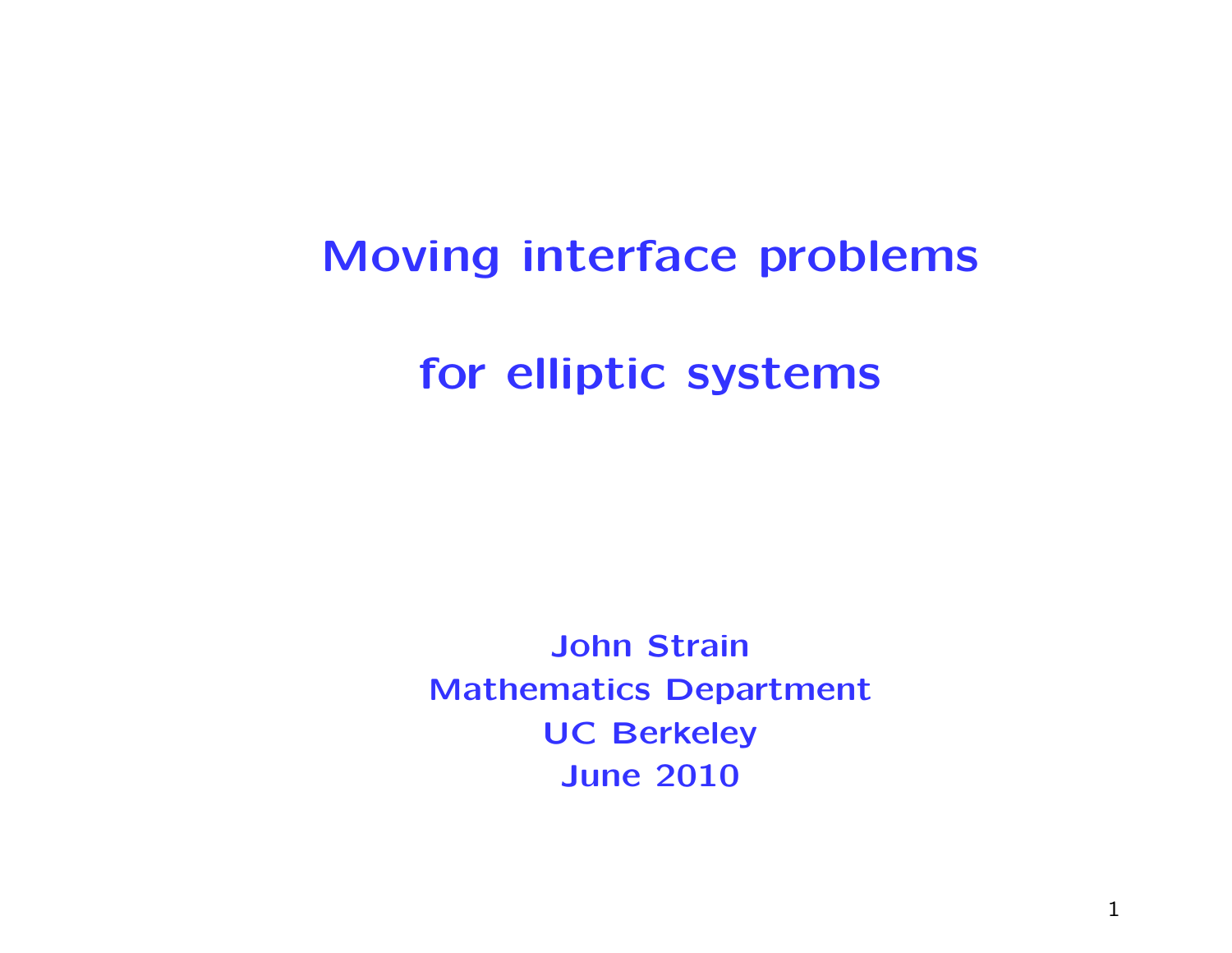# ALGORITHMS

## Implicit semi-Lagrangian contouring moves interfaces

- with arbitrary topology
- subject to stiff interface velocity

using

- ∗ implicit interface representation
- ∗ implicit stiffly-stable time discretization

Locally-corrected spectral methods find velocity from

- overdetermined first-order elliptic systems in bulk phases
- geometric boundary conditions on moving interfaces using
- ∗ boundary integral equations
- ∗ generalized Ewald summation
- ∗ local correction formulas
- ∗ geometric nonuniform fast Fourier transforms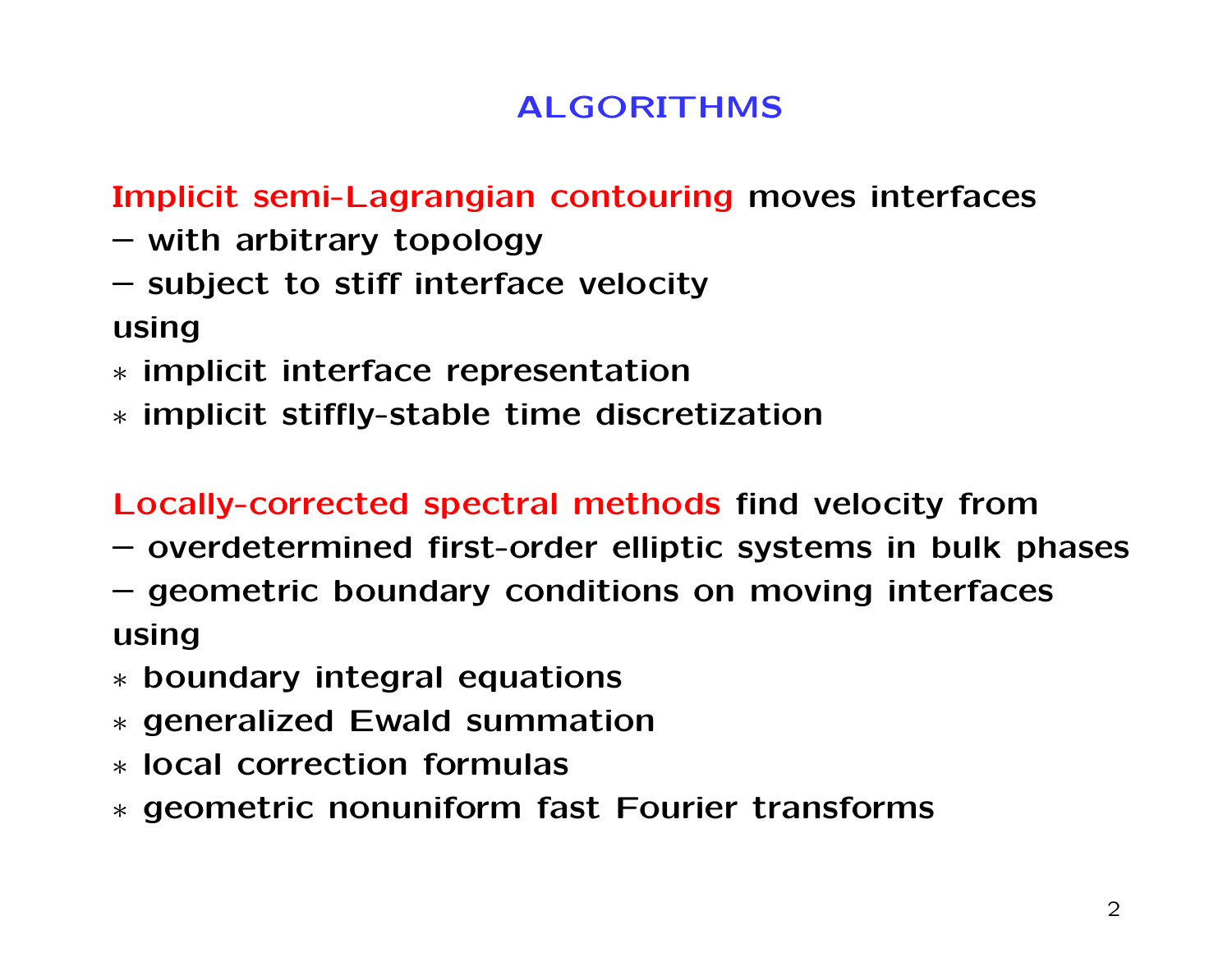## MOVING INTERFACES





Multiphase Stokes flow

$$
-\nu \Delta u + \nabla p = f_{\Gamma} \delta_{\Gamma}
$$
  
\n
$$
\nabla \cdot u = 0
$$
  
\n
$$
V = u \quad \text{on } \Gamma
$$
  
\n
$$
V = S^{-1} (f_{\Gamma} \delta_{\Gamma})
$$

Ostwald ripening

$$
\Delta u = 0
$$
  
\n
$$
u = C \text{ on } \Gamma
$$
  
\n
$$
V = [u_n]n \text{ on } \Gamma
$$
  
\n
$$
V = \Lambda_{\Gamma} C
$$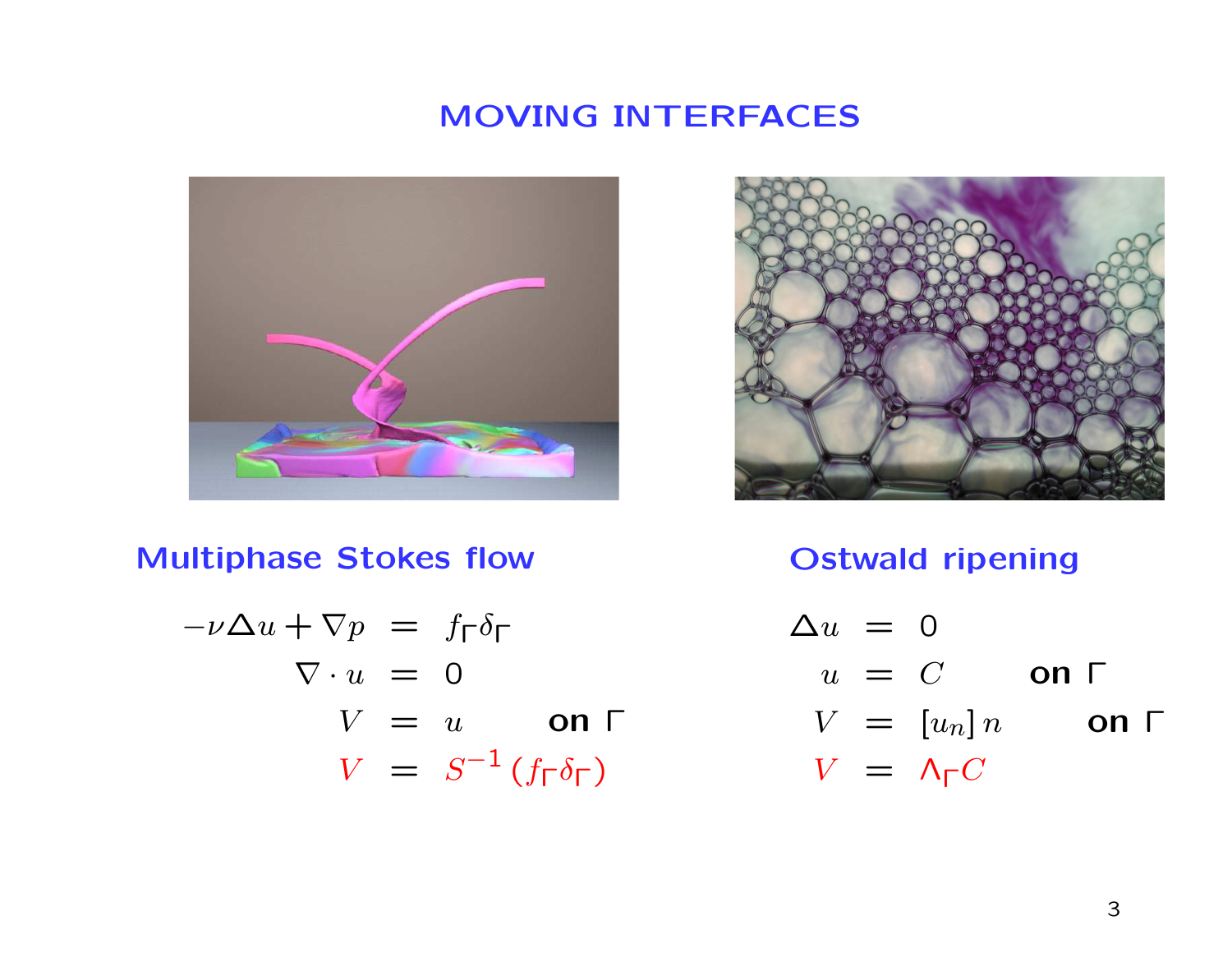## STIFF INTERFACES

Normal velocity V on  $\Gamma(t)$  depends on

- material properties, experimental parameters, . . .
- interface geometry, topology, dynamics, . . .

Sensitive dependence produces stiff interfaces

Curvature flow Ostwald ripening Surface diffusion  $V = C$  $k = O(h^2)$  $V = \Lambda_{\Gamma} C$  $k = O(h^3)$  $V = Δ<sub>Γ</sub>C$  $k = O(h^4)$ 

Computationally expensive dilemma

- explicit methods require tiny time steps
- implicit methods must solve nonlinear systems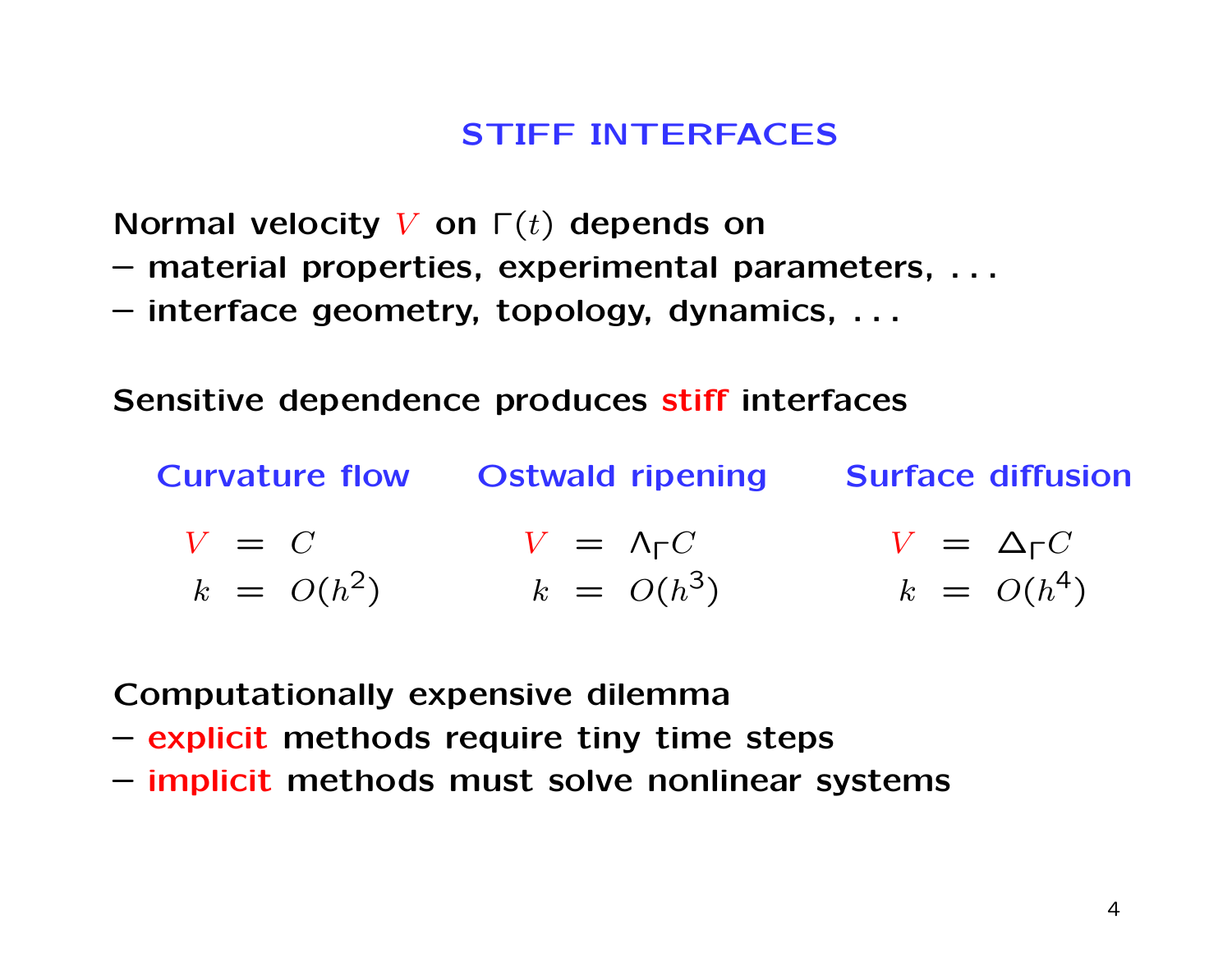#### IMPLICIT CONTOURING APPROACH

Represent interface  $\Gamma(t)$  implicitly as zero set of signed distance function

$$
d(x) = \pm \min_{\gamma \in \Gamma(t)} \|x - \gamma\|
$$

Extend  $V(\gamma, t)$  to fictitious global velocity field  $W(x, t)$ and transport values of  $d$  globally with velocity  $W$ 

Contour: New interface  $\Gamma(t+k)$  is zero set  $\{x|\varphi(x)=0\}$  of

$$
\varphi(x) = d(\tilde{x})
$$

where  $\tilde{x} = c(t)$  is foot of backward characteristic  $c(s) = W(c(s), s)$  entering  $x = c(t + k)$  at time  $s = t + k$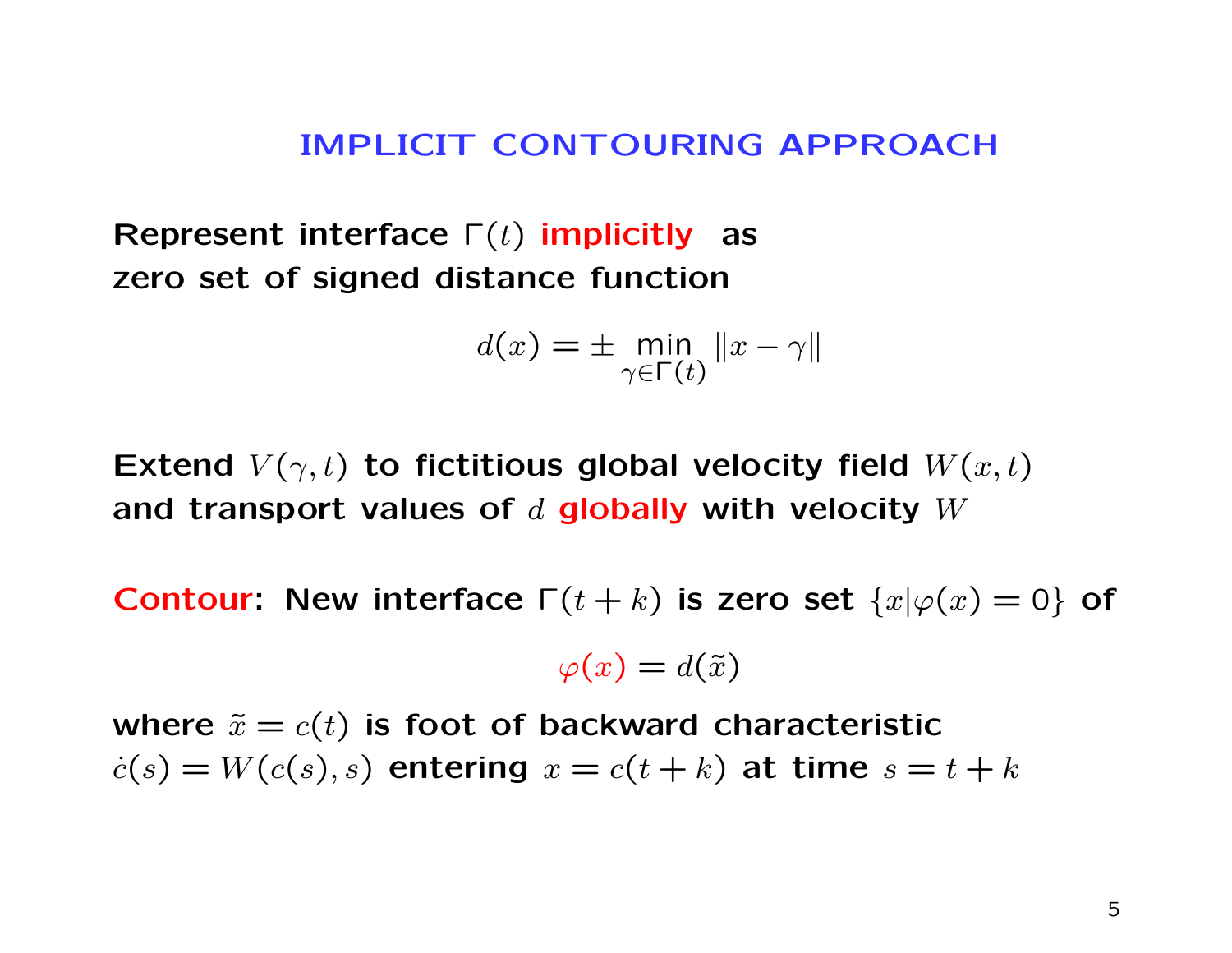

6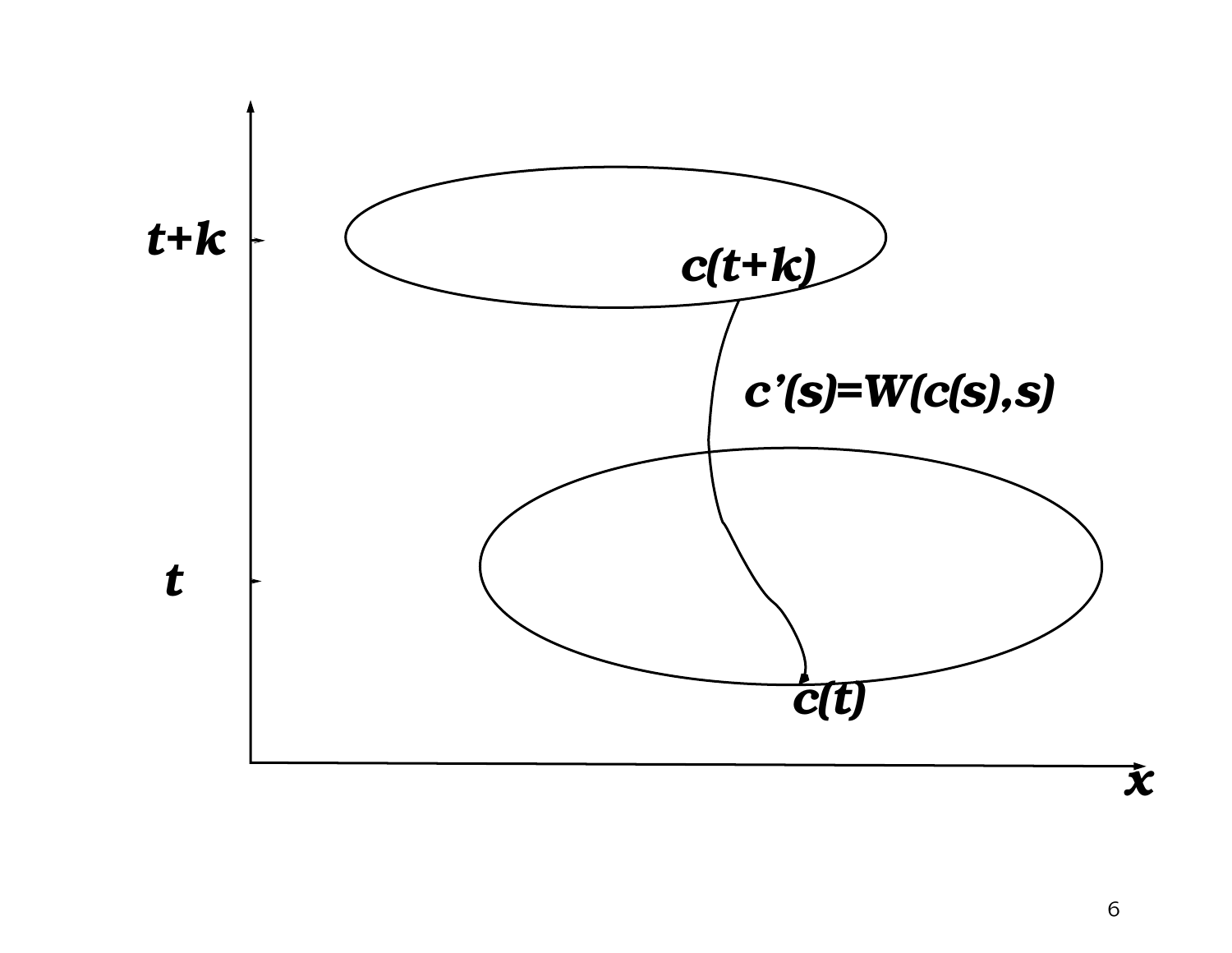#### SEMI-LAGRANGIAN FORMULAS

Exact transported implicit representation is

 $\varphi(x) = d(c(t))$ 

where  $c(t)$  is foot at time t of backward characteristic  $c(s) = W(c(s), s)$  entering  $x = c(t + k)$  at time  $s = t + k$ 

Explicit CIR scheme uses straight lines with old W

$$
\varphi(x) = d(x - kW(x, t))
$$

Implicit CIR solves functional equation

$$
\varphi(x) = d(x - kW(x, t + k))
$$

for  $\varphi$  and unknown extended normal velocity

$$
W(x, t + k) = E_{\varphi} V_{\varphi}(x)
$$

Mesh-free functional approach  $\Rightarrow$  Only resolve interface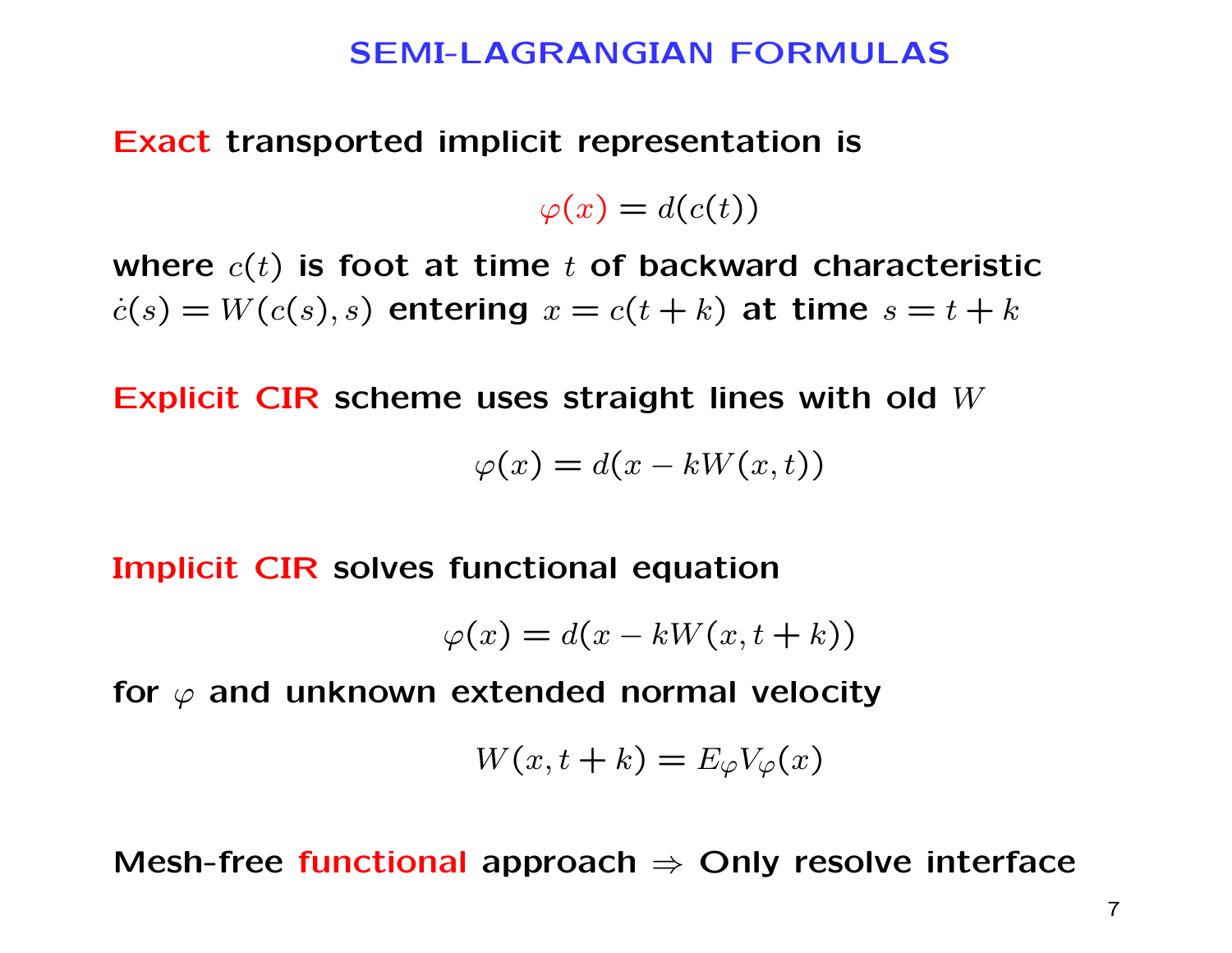#### IMPLICIT SLC

Solve implicit SLC equation

$$
F(\varphi) := \varphi(x) - d(x - kW(x, t + k)) = 0
$$

with unknown extended interface velocity

$$
W(x, t + k) = E_{\varphi} V_{\varphi}(x)
$$

Update  $\varphi$  with damped Newton  $DF(\varphi)\delta\varphi = -F(\varphi)$ 

$$
(I - D [d(x - kE_{\varphi}V_{\varphi}(x)]) \delta \varphi(x) = d(x - kE_{\varphi}V_{\varphi}(x)) - \varphi(x)
$$

$$
\varphi \leftarrow \varphi + \theta \delta \varphi
$$

where  $\theta \in [0, 1]$  reduces  $||F(\varphi)||$ 

#### (With Ian Sammis, Mathematics, UC Davis)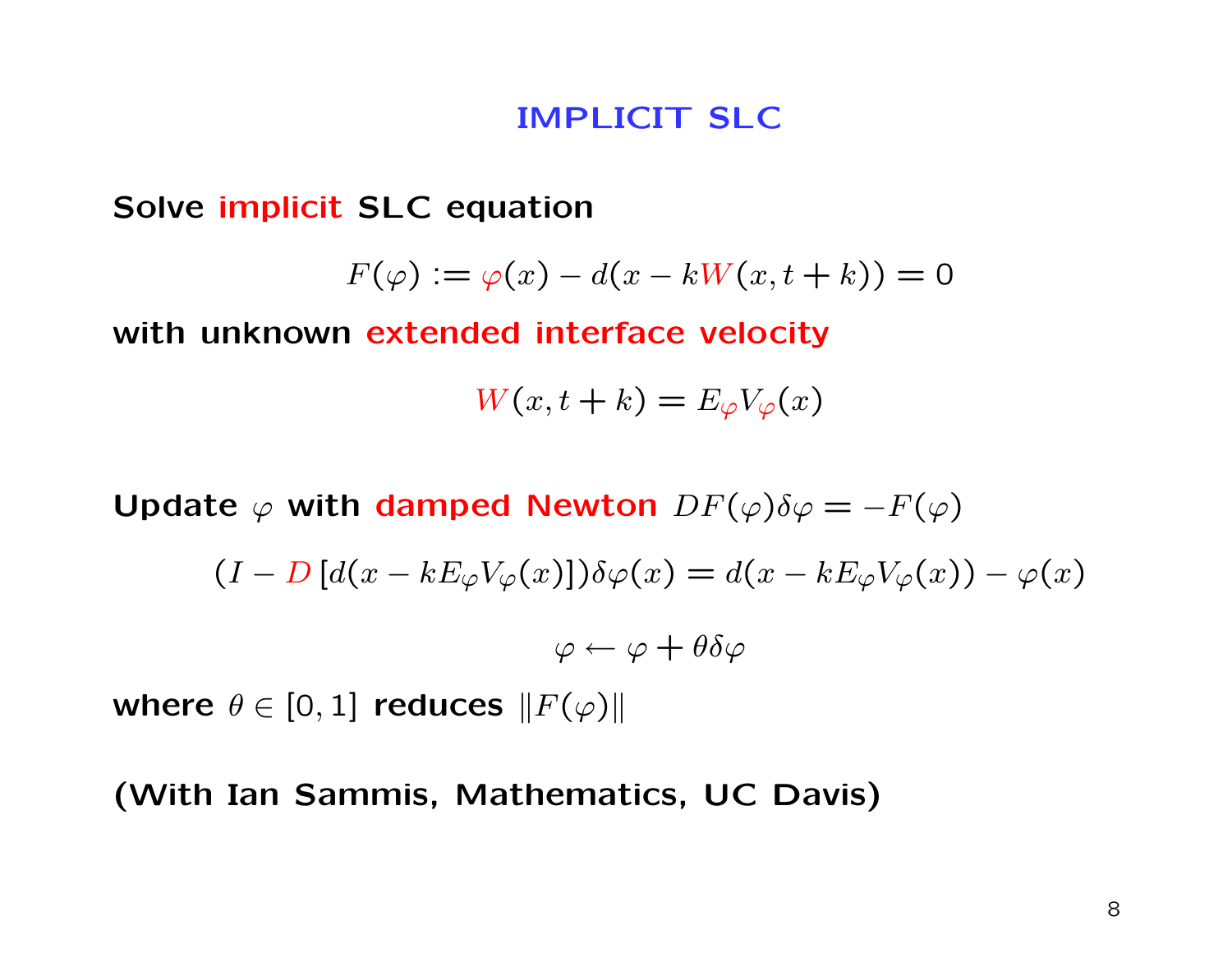#### FRECHET DERIVATIVES

Chain rule for Newton operator  $DF(g)$  composes

- Signed distance gradient  $\nabla d(x kE_{\varphi}V_{\varphi})$
- Extension variation from nearest point  $\gamma \in \Gamma$  to  $x$

$$
DE_{\varphi}V\delta\varphi(x) = D_{\gamma}V \cdot \left( \|\nabla \varphi\|I + \|\gamma - x\|D^2\varphi \right)^{-1} \|\gamma - x\|\nabla \delta\varphi(x)
$$

- Interface velocity variation  $DV_{\varphi}$  composed of
- \* problem-independent geometric variations

$$
Dn \cdot \delta \varphi = \left(I - \frac{\nabla \varphi \nabla \varphi^T}{\|\nabla \varphi\|^2}\right) \frac{\nabla(\delta \varphi)}{\|\nabla \varphi\|}
$$

\* problem-dependent elliptic system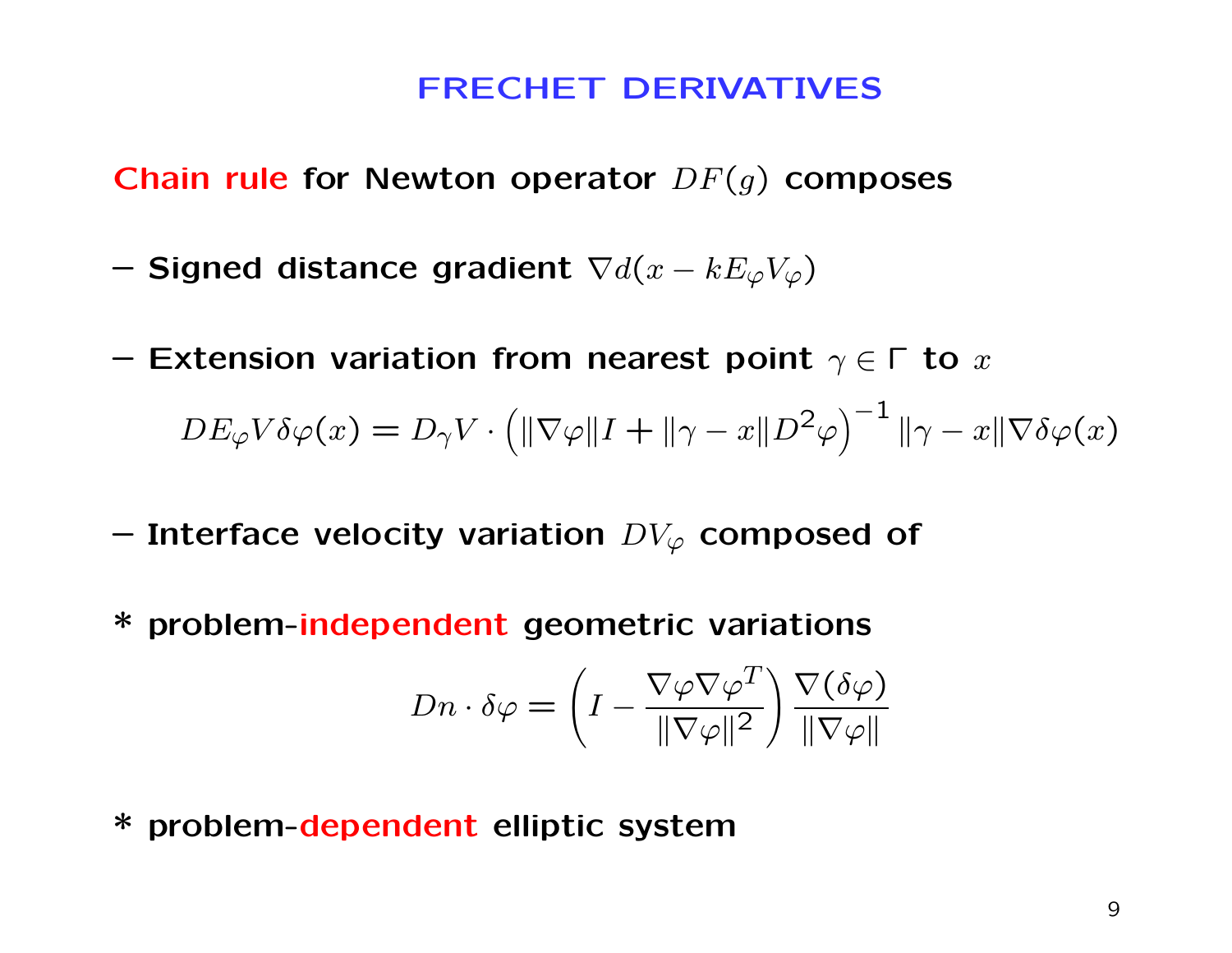## EXAMPLES OF ELLIPTIC SYSTEMS

Poisson/Helmholtz/Yukawa/ . . .

$$
\Delta u + \omega u = f
$$

#### **Stokes**

$$
-\Delta u + \nabla p = f, \qquad \nabla \cdot u = 0
$$

Low-frequency Maxwell

$$
\nabla \times E = -\frac{i\omega}{c}H \qquad \nabla \cdot E = 4\pi\rho
$$
  

$$
\nabla \times H = \frac{i\omega}{c}E + \frac{4\pi}{c}j \qquad \nabla \cdot H = 0
$$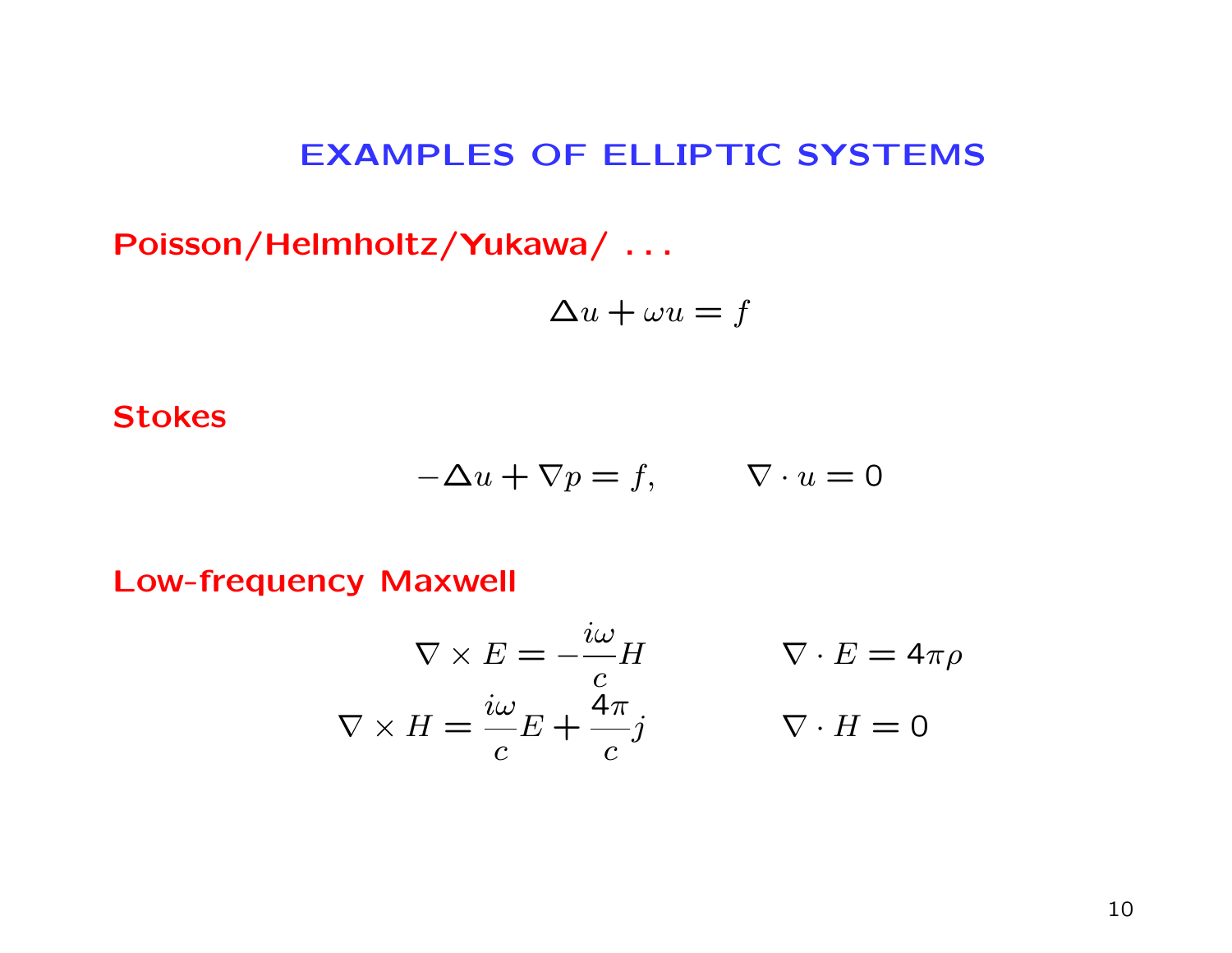#### FIRST-ORDER SYSTEMS

Second-order system of partial differential equations

$$
\sum_{ijl} a_{ijkl} \partial_i \partial_j v_l + \sum_{jl} b_{jkl} \partial_j v_l + \sum_l c_{kl} v_l = f_k \qquad \text{in } \Omega
$$

$$
\sum \alpha_{kl} v_l + \sum \beta_{kjl} \partial_j v_l = g_k \qquad \text{on } \Gamma = \partial \Omega
$$

equivalent to first-order system

l

$$
Au = \sum_{j} A_j \partial_j u + A_0 u = f \qquad \text{in } \Omega
$$

$$
Bu = g \qquad \text{on } \Gamma
$$

for vector u of v and first derivatives  $\partial_j v$ 

 $j\bar l$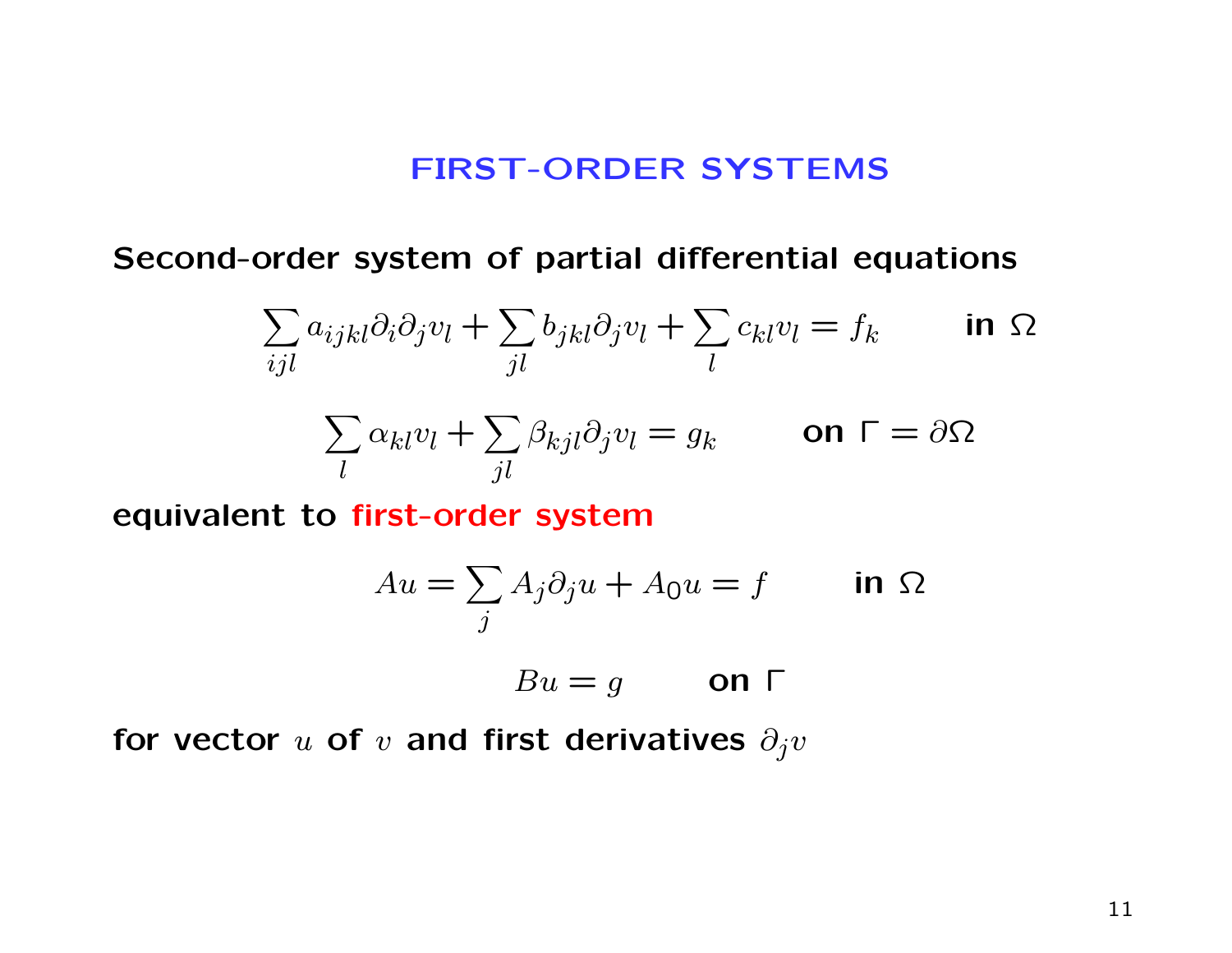#### SQUARE BUT NOT ELLIPTIC

2D Poisson equation

$$
\Delta v = f \qquad \text{in } \Omega
$$

$$
\alpha v + \beta \partial_n v = g \qquad \text{on } \Gamma
$$

equivalent to  $3 \times 3$  system for  $v$  and derivatives:

$$
Au = \begin{bmatrix} \partial_1 & -1 & 0 \\ \partial_2 & 0 & -1 \\ 0 & \partial_1 & \partial_2 \end{bmatrix} \begin{bmatrix} v \\ \partial_1 v \\ \partial_2 v \end{bmatrix} = \begin{bmatrix} 0 \\ 0 \\ f \end{bmatrix}
$$

$$
Bu = \begin{bmatrix} \alpha & \beta n_1 & \beta n_2 \end{bmatrix} \begin{bmatrix} v \\ \partial_1 v \\ \partial_2 v \end{bmatrix} = g
$$

System not elliptic:  $\sum_j k_j A_j$  singular!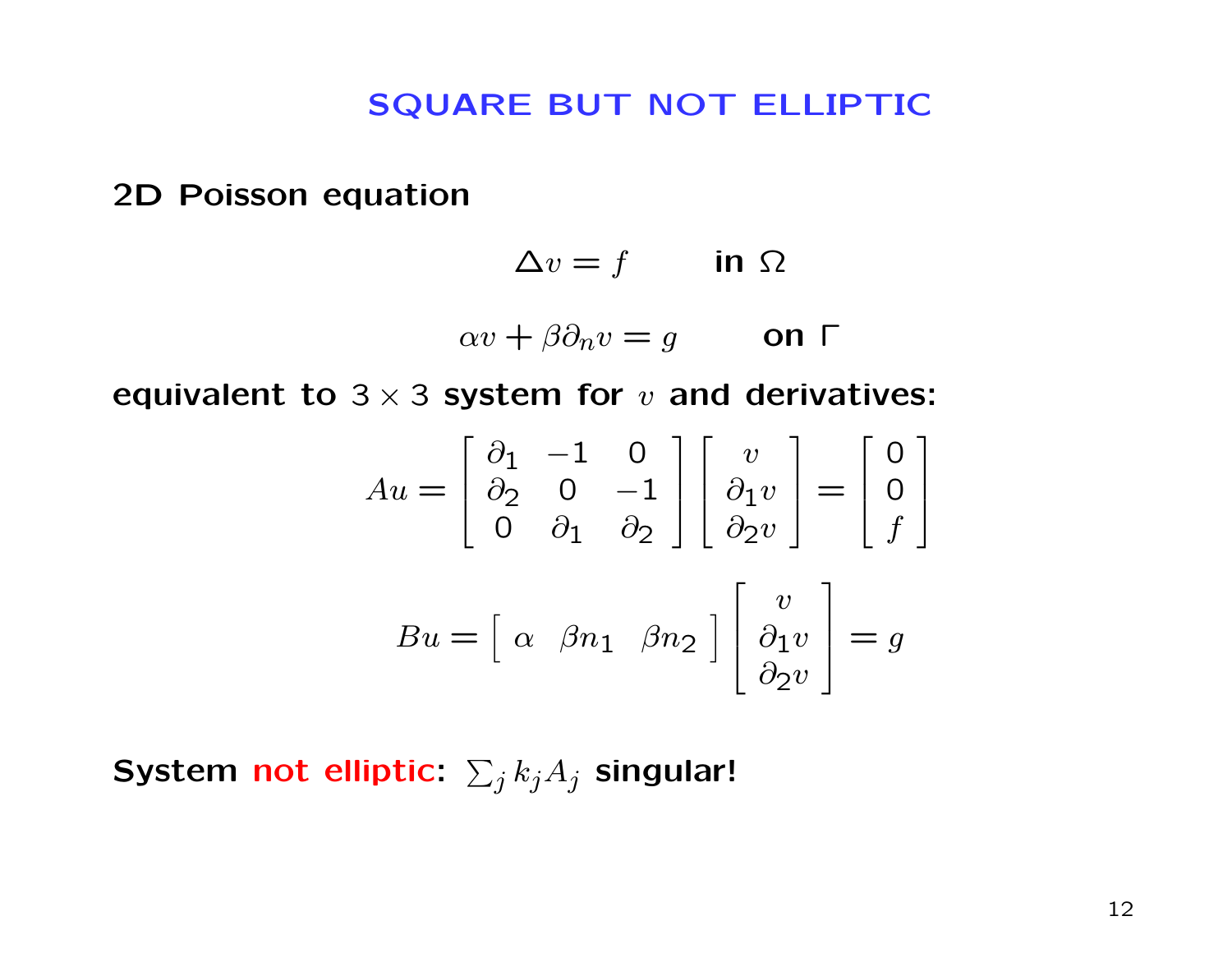#### OVERDETERMINED BUT ELLIPTIC

2D Poisson equation

 $\Delta v = f$  in  $\Omega$ 

$$
\alpha v + \beta \partial_n v = g \qquad \text{on } \Gamma
$$

also equivalent to overdetermined  $4 \times 3$  elliptic system

$$
Au = \begin{bmatrix} \partial_1 & -1 & 0 \\ \partial_2 & 0 & -1 \\ 0 & -\partial_2 & \partial_1 \\ 0 & \partial_1 & \partial_2 \end{bmatrix} \begin{bmatrix} v \\ \partial_1 v \\ \partial_2 v \end{bmatrix} = \begin{bmatrix} 0 \\ 0 \\ 0 \\ f \end{bmatrix}
$$

$$
Bu = \begin{bmatrix} \alpha & \beta n_1 & \beta n_2 \end{bmatrix} \begin{bmatrix} v \\ \partial_1 v \\ \partial_2 v \end{bmatrix} = g
$$

Compatibility conditions make system overdetermined but elliptic:  $\sum_j k_j A_j$  injective for  $k\neq 0$ .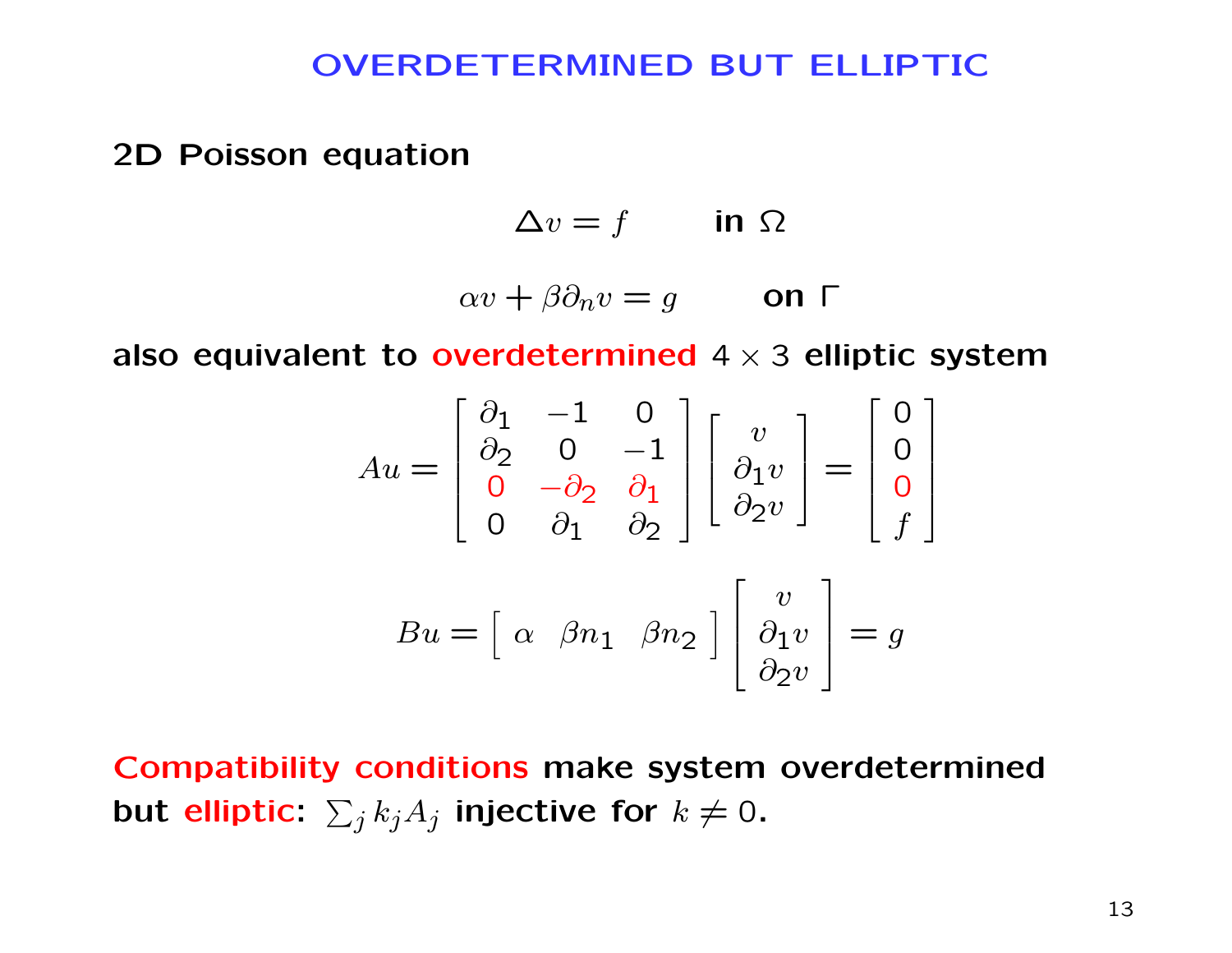## SOLVABILITY

#### Ellipticity of first-order system

$$
Au = \sum_{j} A_j \partial_j u + A_0 u = f \qquad \text{in } \Omega
$$

implies solvability for any directional derivative

$$
\partial_n u = \sum_i n_i \partial_i u
$$

using left inverse

$$
A_n^{\dagger} = \left(\sum_j n_j A_j\right)^{\dagger} = (A_n^* A_n)^{-1} A_n^*
$$

Integrate

$$
\partial_n u = A_n^{\dagger} \left( f - A_T \partial_T u - A_0 u \right)
$$

inward to solve boundary value problem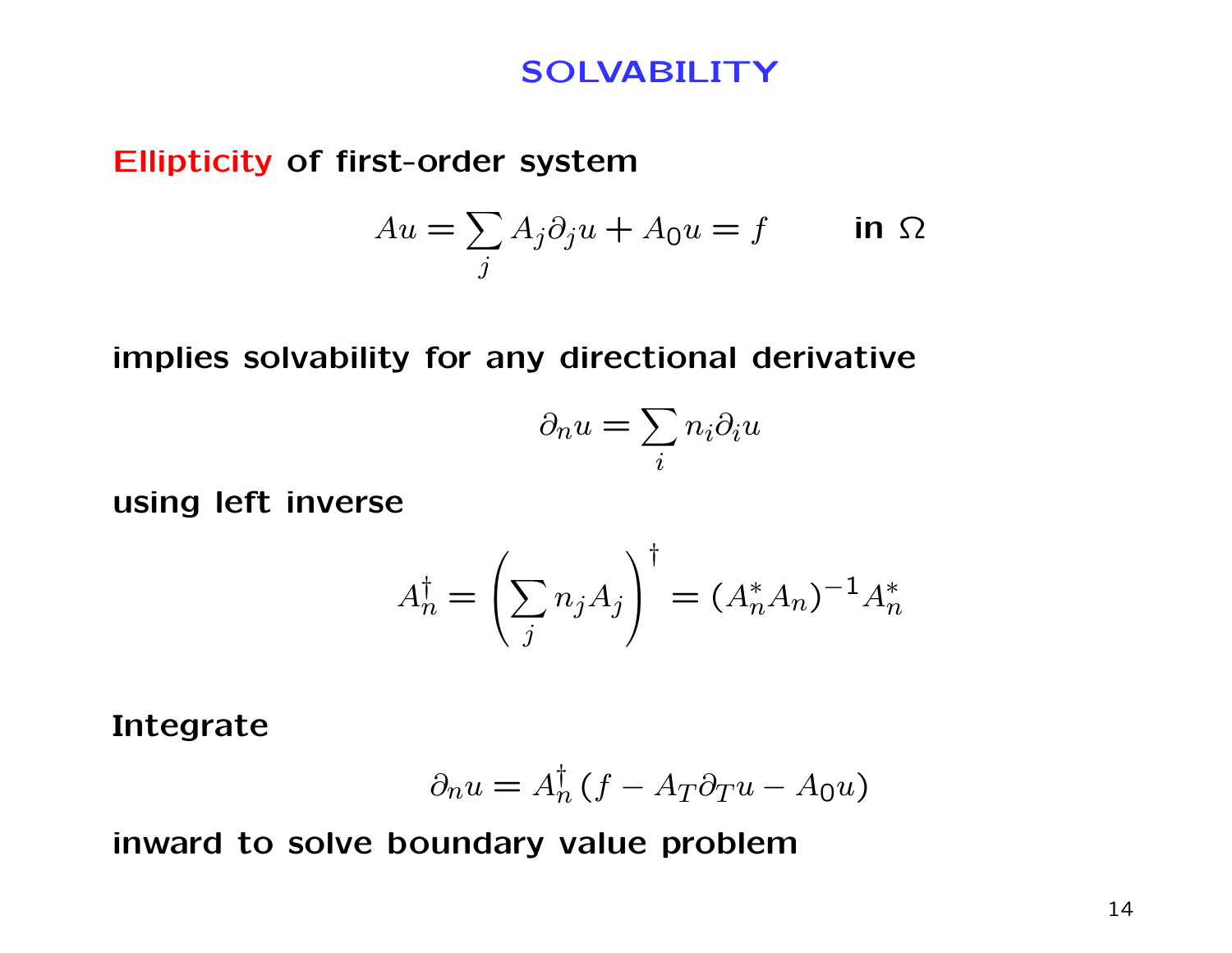#### ALTERNATING DIRECTION IMPLICIT

Separable second-order equations in rectangles

$$
-\Delta u = Au + Bu = -\partial_1^2 u - \partial_2^2 u = f, \qquad A, B > 0
$$

efficiently solved by essentially optimal ADI iteration

$$
(s2 + A)(s2 + B)um+1 = (s2 – A)(s2 – B)um + 2f
$$

Error mode  $e^{ik^T x}$  damped by symbol

$$
\sigma(k_1)\sigma(k_2) = \left(\frac{s^2 - k_1^2}{s^2 + k_1^2}\right) \left(\frac{s^2 - k_2^2}{s^2 + k_2^2}\right)
$$

Fast damping over geometric range

$$
\frac{1}{\sqrt{2}} \le \frac{|k_1|}{s} \le \sqrt{2} \quad \rightarrow \quad |\sigma_1(k_1)| \le \frac{1}{3}
$$

 $- O(\epsilon)$  damping in  $O(\log N \log \epsilon)$  sweeps

$$
- with s = 1, 2, 4, 8, 16, \ldots, N
$$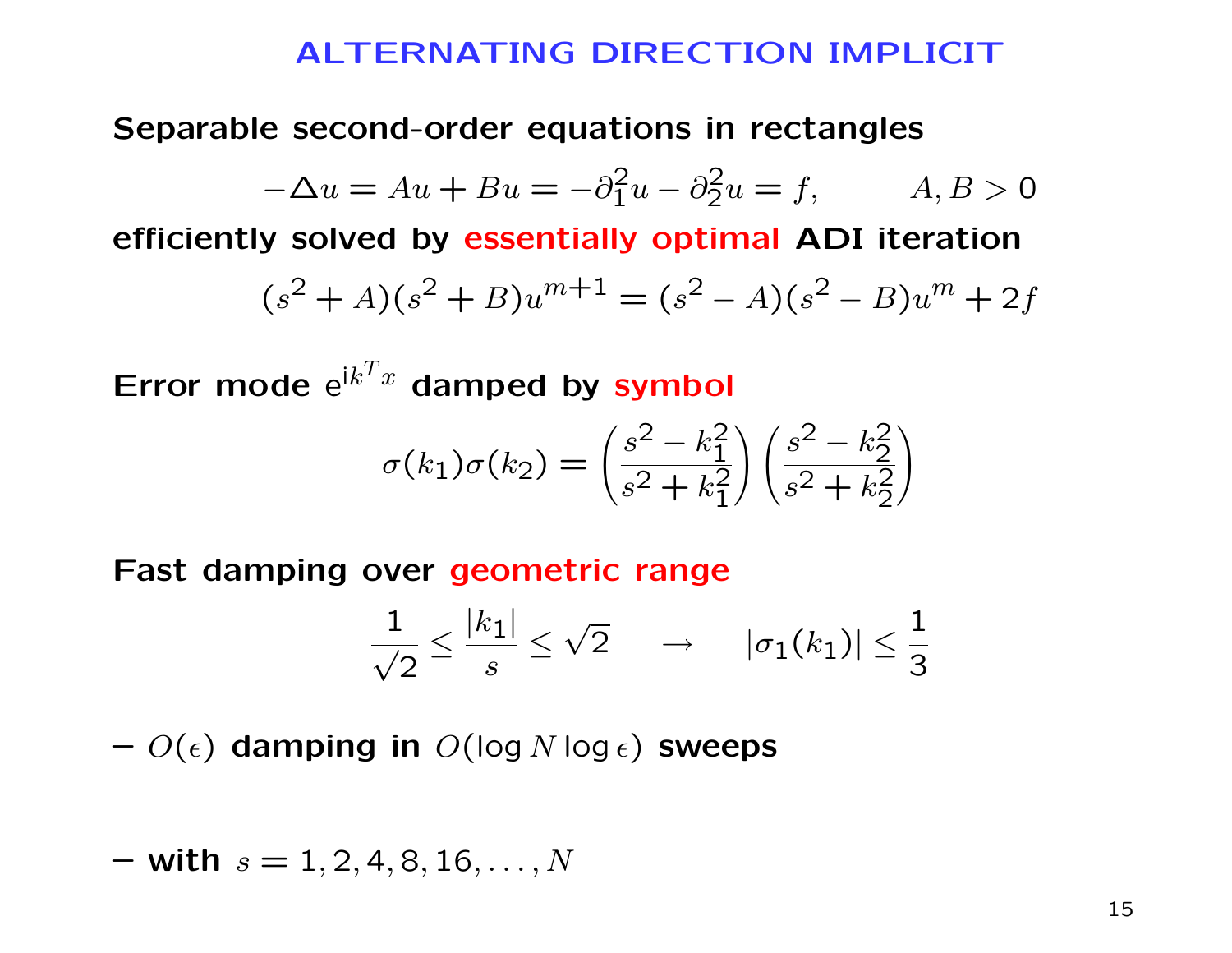#### ADI FOR SYSTEMS

Choose sweep direction  $n$ 

$$
\sum_{j} A_j \partial_j u = \sum_{ij} A_i (n_i n_j + \delta i j - n_i n_j) \partial_j u = A_n \partial_n u + A_T \partial_T u
$$

Left-invert  $A_n$  and shift by 1/length scale s:

$$
su + \partial_n u + B_0 u = su + f - B_T \partial_T u
$$

Error mode  $e^{ik^T x} I$  damped by matrix symbol

$$
\rho(k) = \prod_{n} (s + ik_n + B_0)^{-1} (s - iB_T k_T)
$$

Damping factors 0.5, 0.1, 0.005 with 4, 8, 16 sweep directions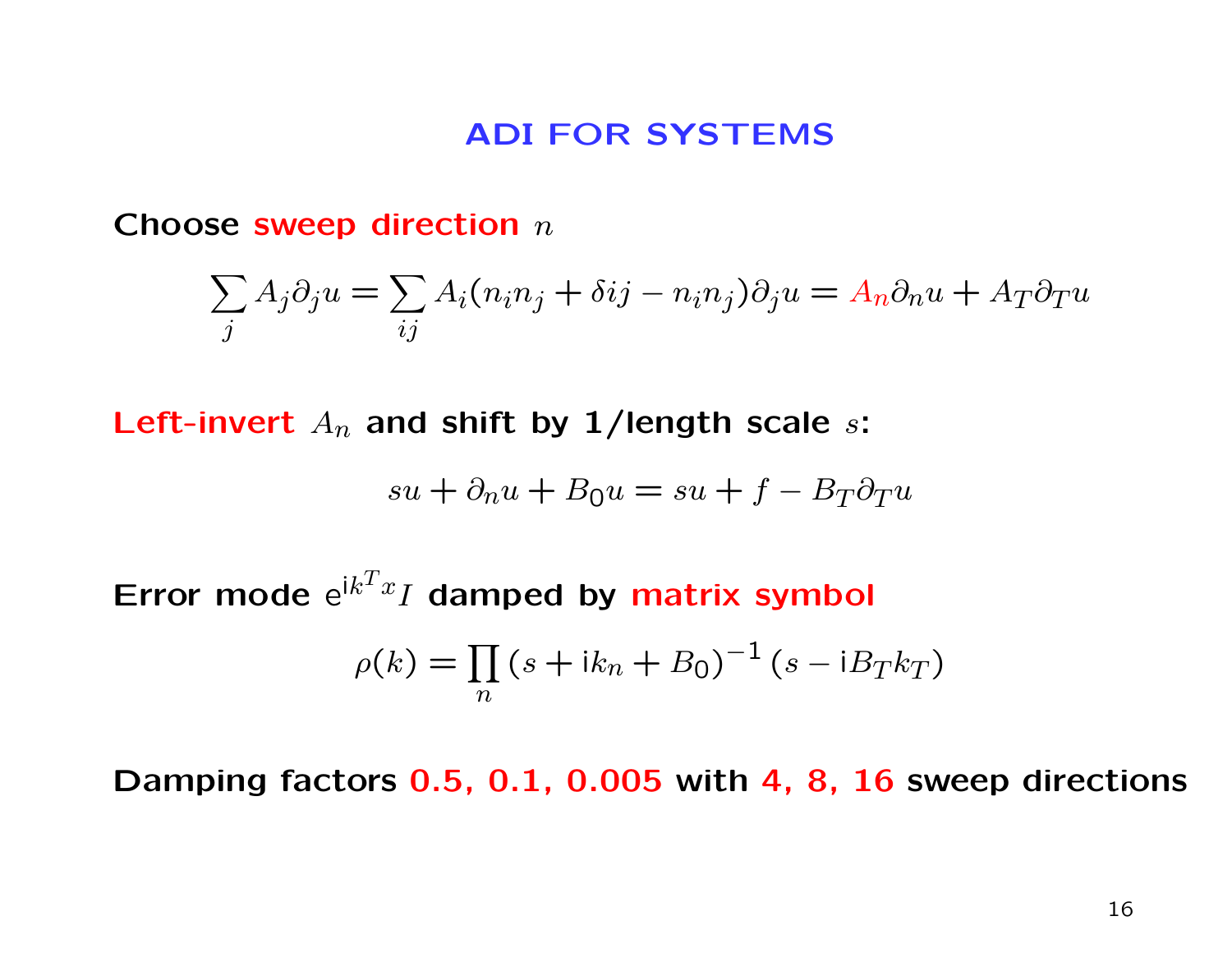## POTENTIAL THEORY

Given fundamental solution  $G = G_x$  of adjoint system

$$
-\partial_1 GA_1 - \partial_2 GA_2 + GA_0 = \delta_x I \qquad \text{in box } Q \supset \Omega
$$

Gauss theorem

$$
\int_{\Omega}\partial_j\left(GA_ju\right)\,\mathrm{d}x=\int_{\Gamma}n_jGA_ju\,\mathrm{d}\gamma
$$

implies boundary integral equation

$$
\frac{1}{2}u(\gamma) + \int_{\Gamma} G_{\gamma}(\sigma)A_{n}(\sigma)u(\sigma) d\sigma = \int_{\Omega} G_{\gamma}(y)f(y) dy \quad \text{on } \Gamma
$$
  
where  $A_{n}(\gamma) = \sum n_{j}(\gamma)A_{j}$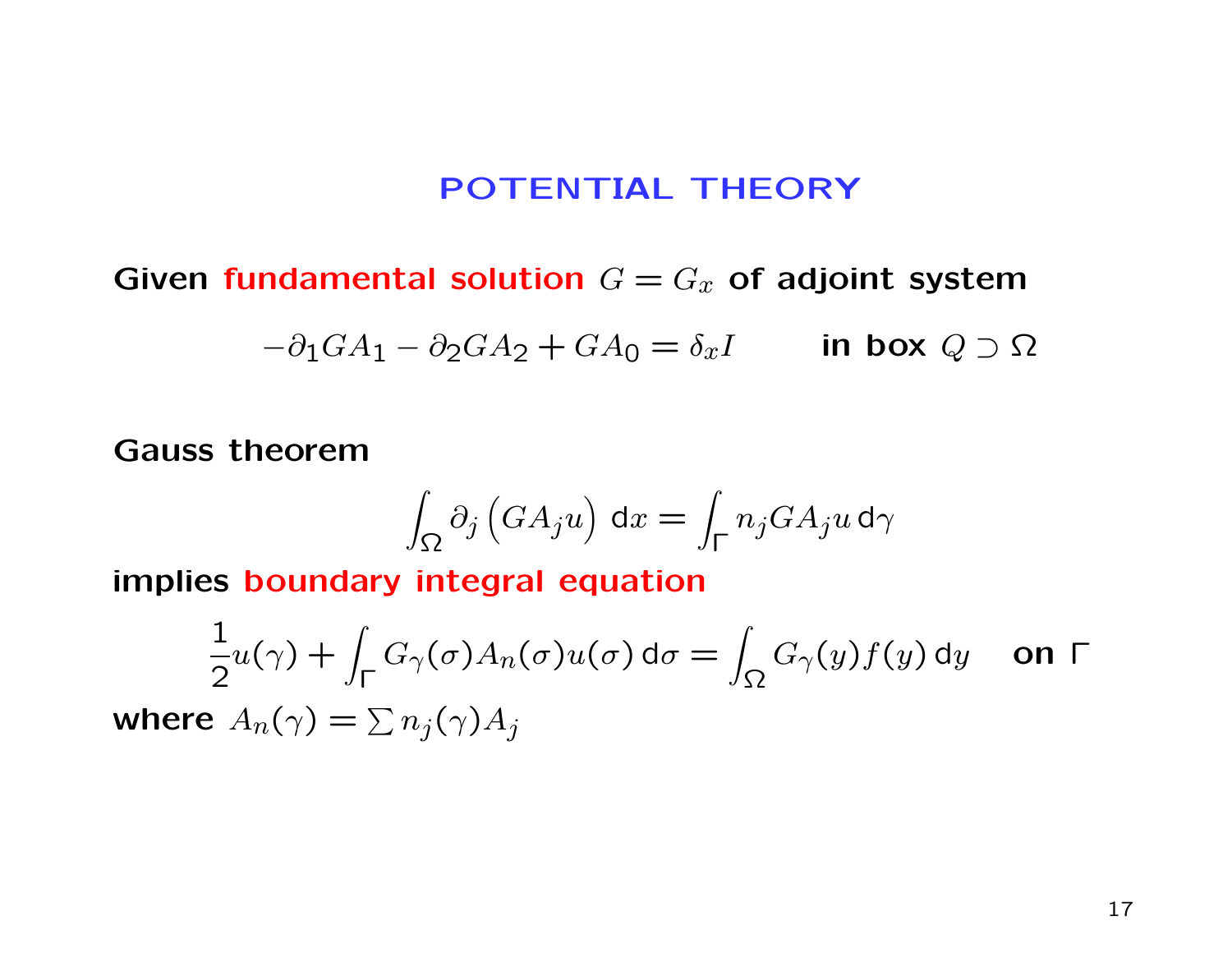#### PROJECTED INTEGRAL EQUATION

Project out boundary condition  $Bu = g$  with  $P(\gamma) = I - B^*B$ 

Solve well-conditioned square system

$$
\frac{1}{2}\mu(\gamma) + \int_{\Gamma} P(\gamma)G_{\gamma}(\sigma)A_{n}(\sigma)\mu(\sigma)d\sigma = \rho(\gamma)
$$

for projected unknown  $\mu = Pu$  with data

$$
\rho(\gamma) = P(\gamma) \int_{\Omega} G_{\gamma}(y) f(y) dy + P(\gamma) \int_{\Gamma} G_{\gamma}(\sigma) A_n(\sigma) B^* g(\sigma) d\sigma
$$

Recover  $u = \mu + B^*g$  on  $\Gamma$  and

$$
u(x) = \int_{\Omega} G_x(y) f(y) dy + \int_{\Gamma} G_x(\sigma) A_n(\sigma) u(\sigma) d\sigma \qquad \text{in } \Omega
$$

Need fast algorithm for  $G_{\gamma}(\sigma)$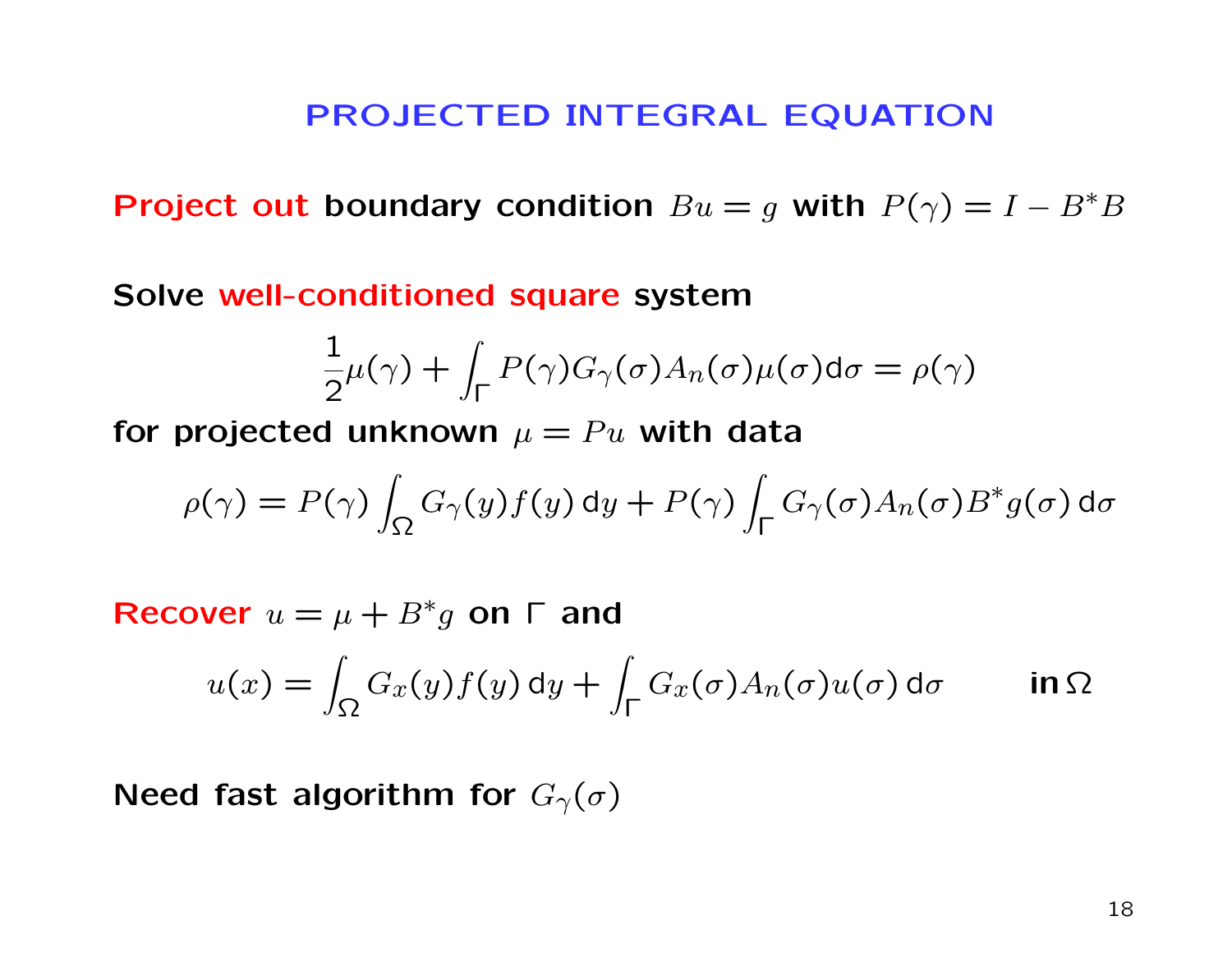#### FUNDAMENTAL SOLUTION IN A BOX

Fourier series in box enclosing Γ gives fundamental solution

$$
G_x(y) = \sum_{k \in Z^d} e^{-ik^T x} s(k)^{-1} a^*(k) e^{ik^T y}
$$

where  $s = a^*a$  is positive definite Hermitian matrix and

$$
a(k) = i \sum_{j=1}^{d} k_j A_j + A_0
$$

Filter with  $e^{-\tau s}$  for exponentially fast convergence:

$$
G_x(y) = \sum_{\|k\| \le N} e^{-ik^T x} e^{-\tau s(k)} s(k)^{-1} a^*(k) e^{ik^T y}
$$

up to  $O(e^{-\tau N^2})$  truncation error and  $O(\tau)$  local error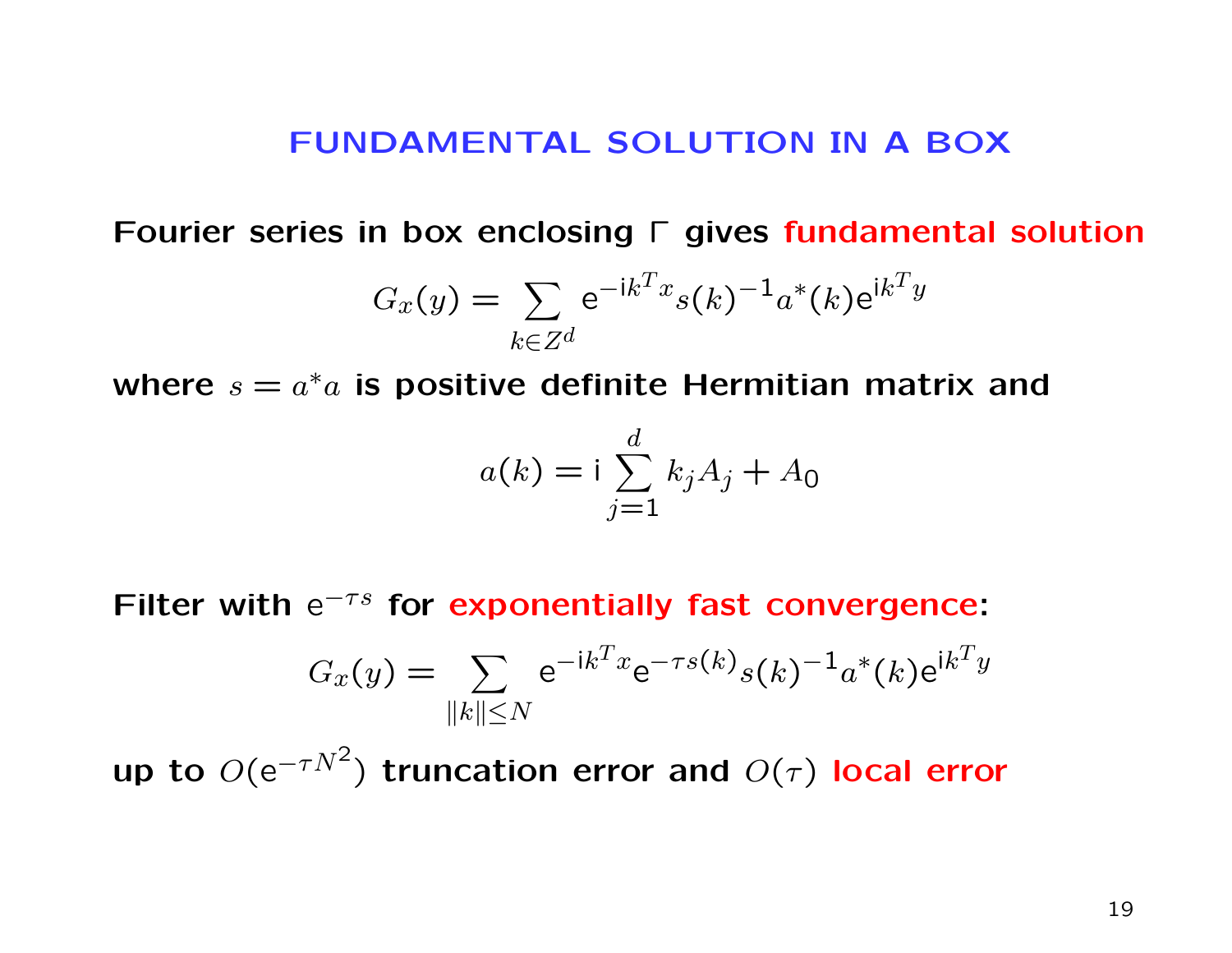#### GENERALIZED EWALD SUMMATION

Fundamental solution is smooth rapidly-converging series

$$
G_{\tau}(x) = \sum e^{-\tau s(k)} s(k)^{-1} a^*(k) e^{-ik^T x}
$$

plus local asymptotic error expansion

$$
E_{\tau} = (I - e^{-\tau S})S^{-1}A^* = \left(\tau - \frac{\tau^2}{2!}S + \frac{\tau^3}{3!}S^2 - \cdots\right)A^*
$$

with local differential operators  $A^*$  and  $S = A^*A$ 

Implies many local correction methods for Laplace, Helmholtz, Stokes, . . .

Also effective for volume and layer potentials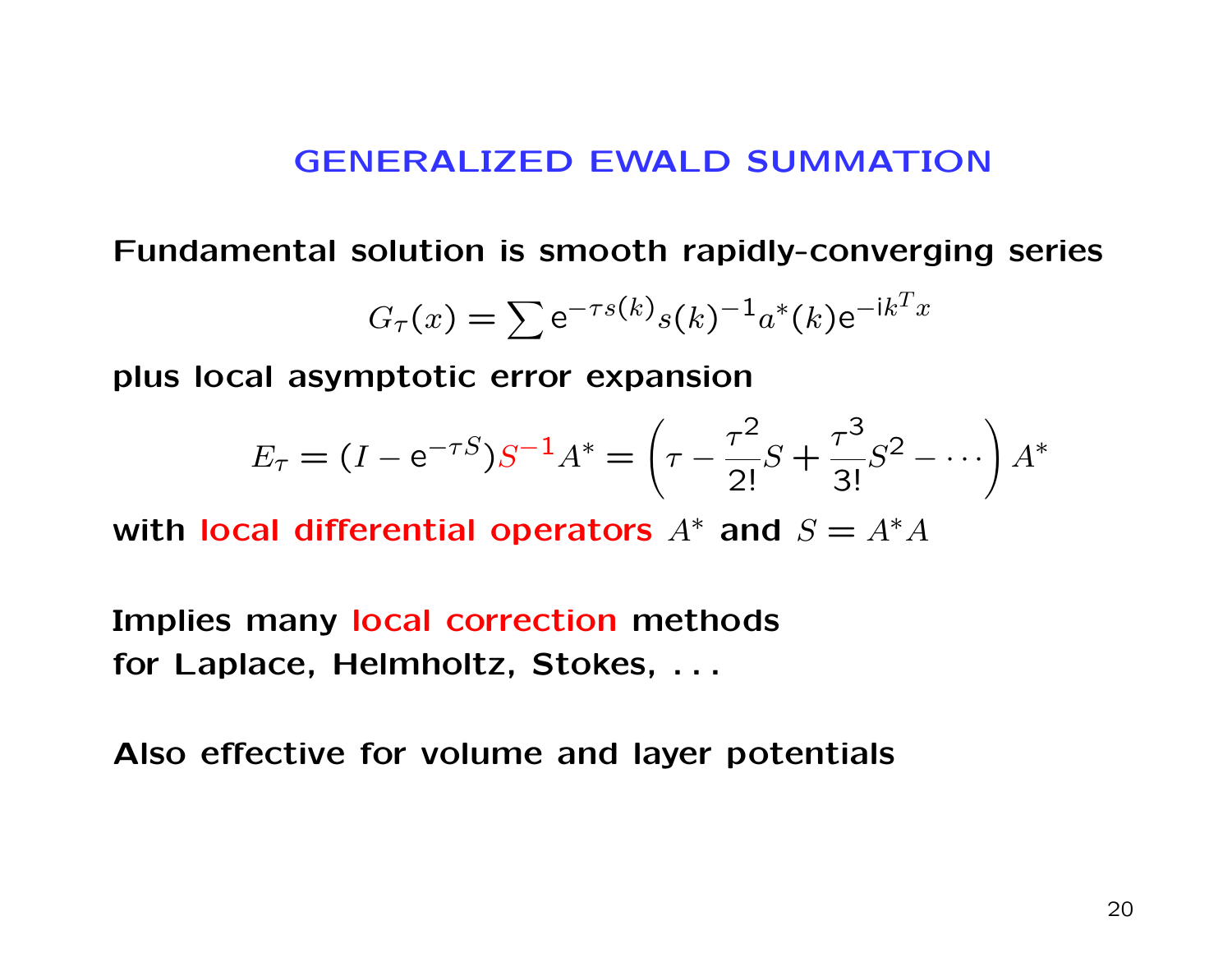## HIGHER-ORDER GAUSS THEOREM

Gauss theorem differentiates indicator function  $\omega(x)$  of set  $\Omega$ :

$$
\int_{\Omega}\partial_j u\,\mathrm{d} x=\int_{\Gamma}n_j u\,\mathrm{d}\gamma\quad\Leftrightarrow\quad \partial_j\omega=n_j\delta_{\Gamma}
$$

Geometry in second-order derivatives

$$
\partial_j \partial_k \omega(x) = (\partial_j n_k) \delta_{\Gamma} + n_j n_k \partial_n \delta_{\Gamma}
$$

Volume potential of discontinuous function  $f\omega$  splits:

$$
\int_{\Omega} G_x(y) f(y) \, dy = B(f\omega) = B_F(f\omega) + B_L(f\omega)
$$

Local correction  $B_L$  satisfies product rule:

$$
B_L(f\omega)(x) = \tau \left( (A^*f(x))\omega(x) - \sum_j A_j^* f(x) n_j(x) \delta_\Gamma(x) \right) + O(\tau^2)
$$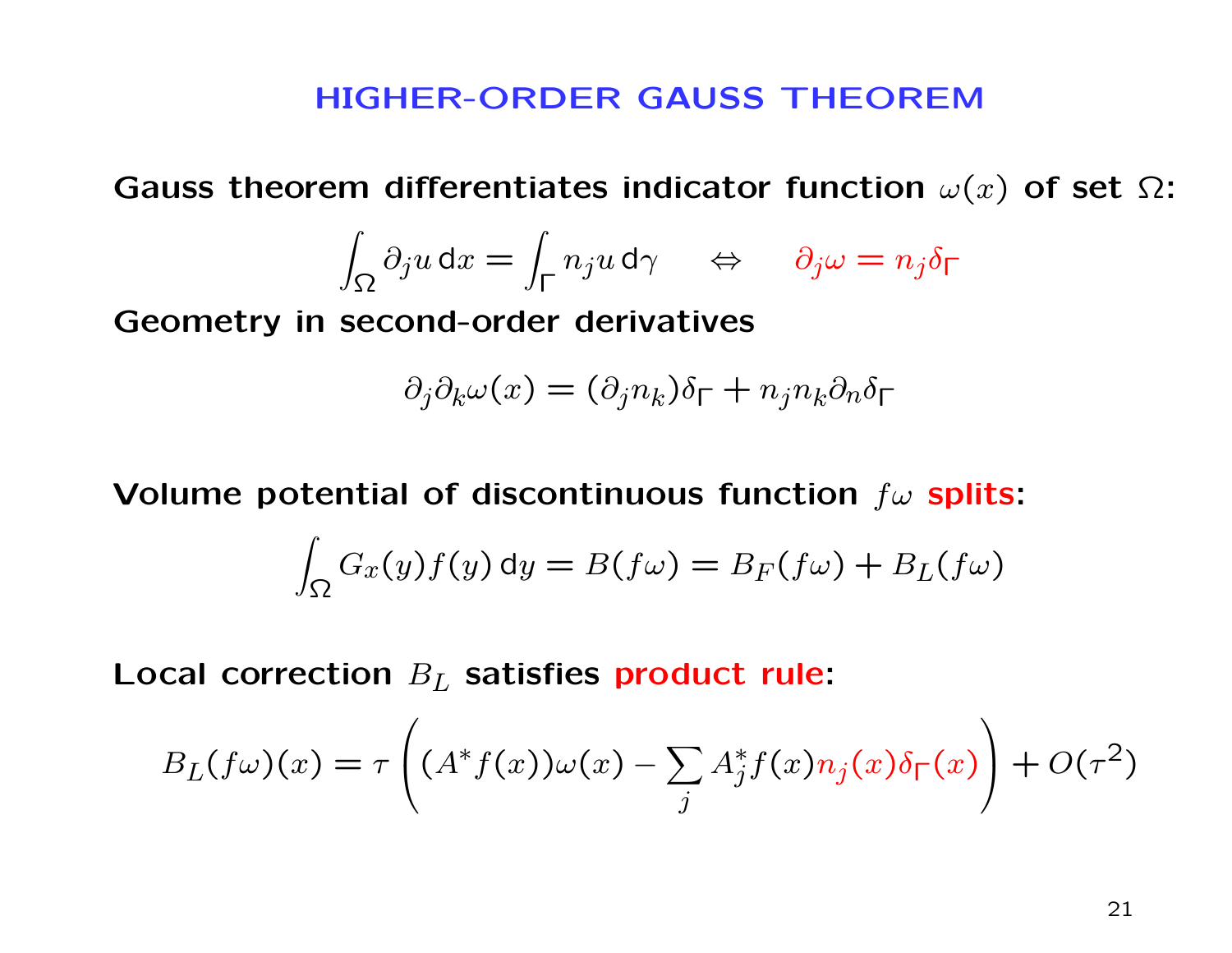#### SPECTRAL INTEGRAL EQUATION

## Fourier series for fundamental solution separates variables

$$
G_r(x - y) = \sum e^{-ik^T x} e^{-\tau s(k)} s(k)^{-1} a^*(k) e^{ik^T y}
$$

Converts integral equation to semi-separated form

$$
\left(\frac{1}{2} - MRT\right)\mu(\gamma) = \rho(\gamma)
$$

Solve in Fourier space by identity

$$
\left(\frac{1}{2} - MRT\right)^{-1} = 2 + 2MR\left(\frac{1}{2} - TMR\right)^{-1}T
$$

 $-T\rho$  computes Fourier coefficients of  $(A_{n}\rho)\delta_{\Gamma}$ 

 $- R$  applies filtered inverse of elliptic operator in Fourier space

 $-$  M evaluates and projects Fourier series on  $\Gamma$ 

Compresses system and boundary conditions to matrix

$$
(TMR)_{kq} = \int_{\Gamma} A_n(\sigma) P(\sigma) e^{-i(k-q)^T \sigma} d\sigma e^{-\tau s(q)} s(q)^{-1} a^*(q)
$$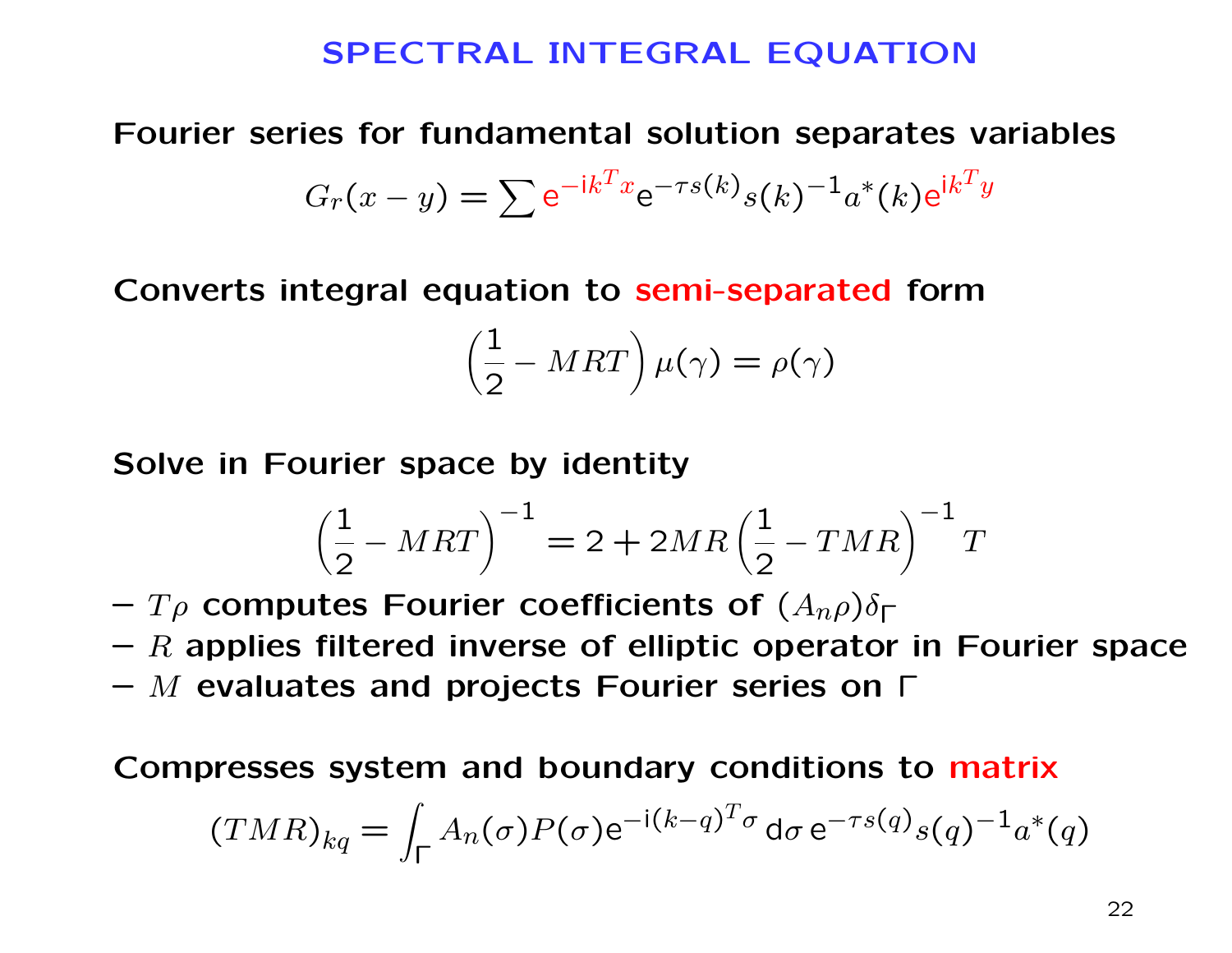## NONUNIFORM FFT

Standard FFT works on uniform equidistant mesh

Nonuniform FFT works on arbitrary point sources:

- smooth point sources into Gaussians
- evaluate Gaussians on uniform mesh
- compute Fourier coefficients by FFT
- divide out smoothing of each coefficient

Integral operator and density  $\rho$  require Fourier coefficients of soup of piecewise polynomials  $P_q$  on simplices  $T_q$ (points, segments, triangles, tetrahedra, . . . )

$$
\widehat{f}(k) = \sum_{q} \int_{T_q} e^{ik^T x} P_q(x) \, dx
$$

Similar to semiconductor mask computations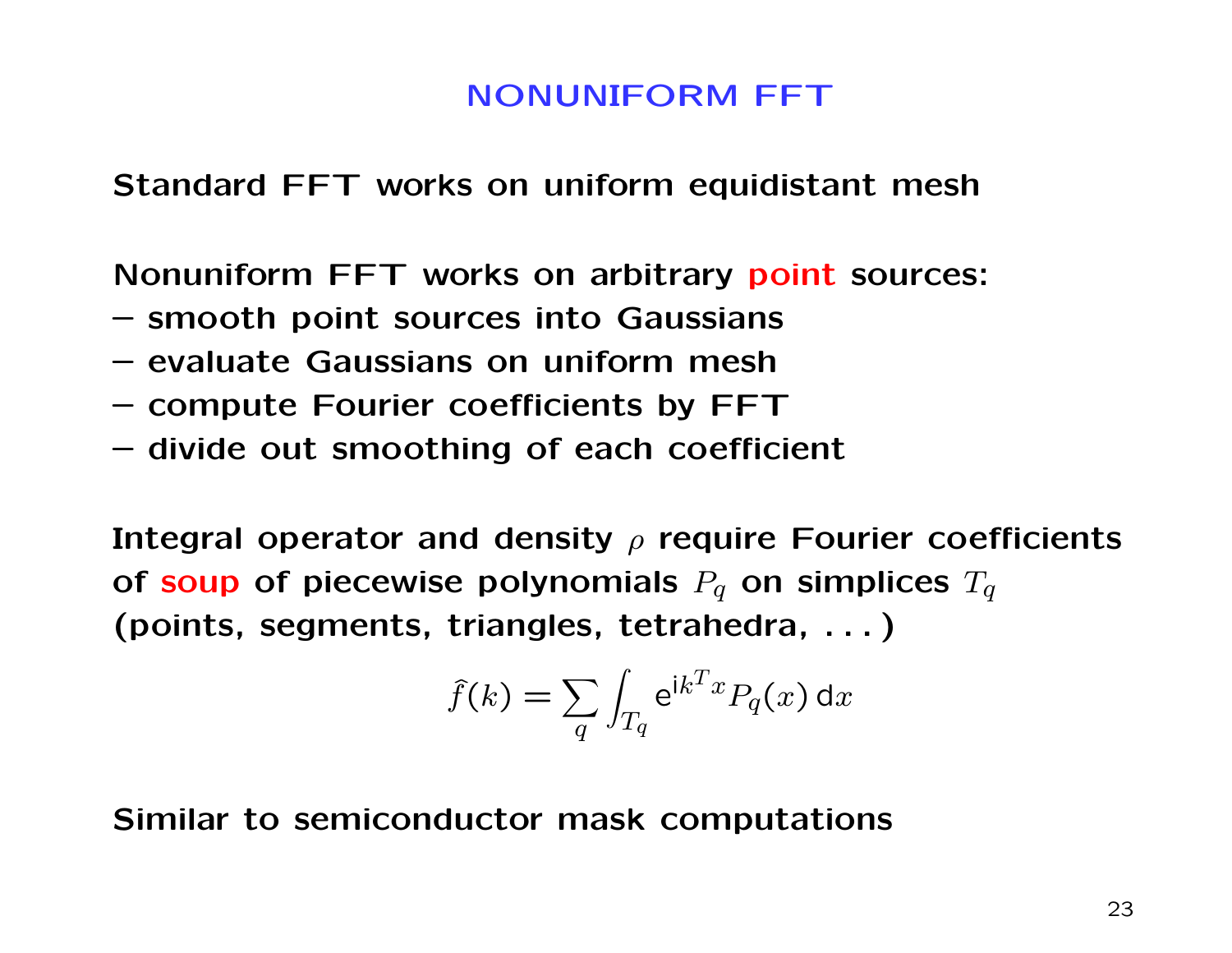## GEOMETRIC NONUNIFORM FFT

Geometric NUFFT evaluates Fourier coefficients of soup in arbitrary dimension and codimension

Follow model of NUFFT for point sources, but

– integrating Gaussians over simplices intractable, so smooth with piecewise-polynomial B-spline kernels

- then evaluate smoothed distributions on uniform mesh,
- apply standard FFT,
- unsmooth with guaranteed error bounds

Exact quadrature: split simplices between uniform grid cells where smoothing kernels are polynomial

(With Ian Sammis, Mathematics, UC Davis)